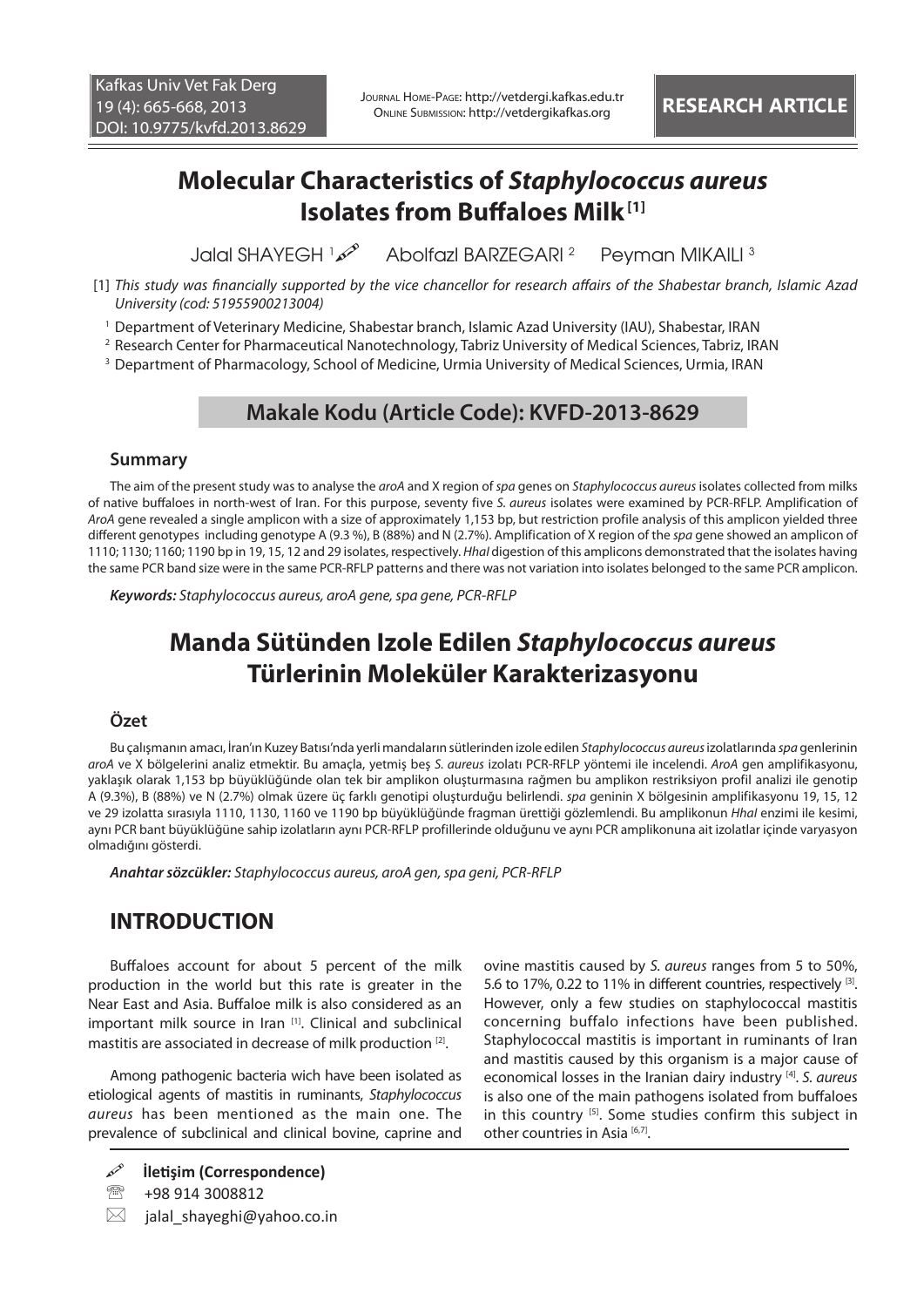Different molecular methods such as PCR - restriction fragment length polymorphism (PCR-RFLP) analysis of the virulence genes [8-10], multilocus sequence typing [11], pulsed -field gel electrophoresis<sup>[12-14]</sup>, multilocus enzyme electrophoresis [15,16] have been used molecular characterization of the *S. aureus* isolates. Molecular characterization of *S. aureus* isolated from bovine milk samples was studied by many researchers [17]. However, a few papers studied molecular profile of *S. aureus* isolated from buffaloes in worldwide [3,6].

In contrast of some molecular studies on bovine milk isolates of *S. aureus* in Iran [4,18], there are not similar studies in buffalo isolates. The aim of the present study was to characterize analysis of the *aroA* and *spa* gene of *S. aureus* isolates collected from native buffaloes in villages around of Tabriz city, Capital of East Azerbaijan province in Iran.

## **MATERIAL and METHODS**

#### *Samples*

Seventy five *S. aureus* isolates were isolated from milk of buffaloes in Tabriz, Northwest of Iran from the microbiology laboratory of Islamic Azad University, Tabriz branch. All isolates had been confirmed by standard biochemical tests [4] and stored in brain heart infusion (BHI) with 30% glycerol at -70°C, previously.

#### *DNA Extraction*

A colony of Brain heart infusion (BHI) agar was transferred to a clean microtube and it was added 500 µ lysis buffer (pH 8) including (containing 5 mol NaCl, 1 mol Tris-base, 0.5 mol EDTA and CTAB 2%). Then incubated in 60-65°C for 2 h and centrifuged at 12.000 x g for 5 min. The pellet was resuspended in CHCl<sub>2</sub>-isoamyl alcohol (24:1), and centrifuged for five min at 12.000 x g. Pellet was incubate with RNAase in 37°C for 30 min, then was resuspended in cold isopropanol and transfer to -20°C for 15 min. In the next step, ethanol 70% was added to

supernatant and centrifuged for one min at 12.000 x g. Finally, 50 μl TE-buffer was add to pellet and stored as DNA template.

#### *Confirmation Isolates by PCR*

All isolates were confirmed as *S. aureus* by the detection of *nuc* gene by PCR described by Brakstad et al.<sup>[19]</sup>.

#### *Molecular Typing by aroA Gene Restriction Profile Analysis*

The *aroA* gene was amplified by PCR using the special primers [8]. PCR products were digested with 50 U *Taq*I (Fermentas) at 65°C for 3 h. All digested fragments were assessed by electrophoretic separation in 2% (w/v) agarose gels.

#### *Molecular Typing by X Region of the spa Gene Restriction Profile Analysis*

 Amplification of the repeat region of the *S. aureus* protein A gene (*spa*) was performed by using a specific primer set as described previously [18,19]. PCR products were digested with 50 U *Hha*I (Fermentas) at 37°C for 3 h. All digested fragments were assessed by electrophoretic separation in 2% (w/v) agarose gels.

# **RESULTS**

According to amplification of the *nuc* gene, all 75 isolates confirmed as *S. aureus.*

#### *AroA Gene Restriction Profile Analysis*

*AroA* gene amplification revealed a single amplicon with an expected size of approximately 1.153 bp, but restriction profile analysis of mentioned gene by U *Taq*I enzyme indicated three differentiated profile. Sixty-six of the 75 isolates (88%) shows a profile known as genotype B and 7 isolates (9.3%) as genotype A. Two isolates (2.7%) have 4 detectable bands and were considered a different genotype showed in this study *(Fig. 1).*



**Fig 1.** PCR-amplified *aro*A gene digested with the *Taq*I. **Lane M:** DNA marker, **Lanes 1,2,4,5,7** to **10,12** to**14** Genotype B, **Lanes 3,11** Genotype A, **Lane 6** new genotype in this study (N)

**Şekil 1.** PCR ile amplifiye edilen *aro*A gen amplikonunun *Taq*I ile kesimi. **Sıra M:** DNA marker, **Sıralar 1,2,4,5,7**  'den **10,12**'den**14**'e Genotip B, **Sıralar 3,11** Genotip A, **Sıra 6** bu çalışmadaki yeni genotip (N)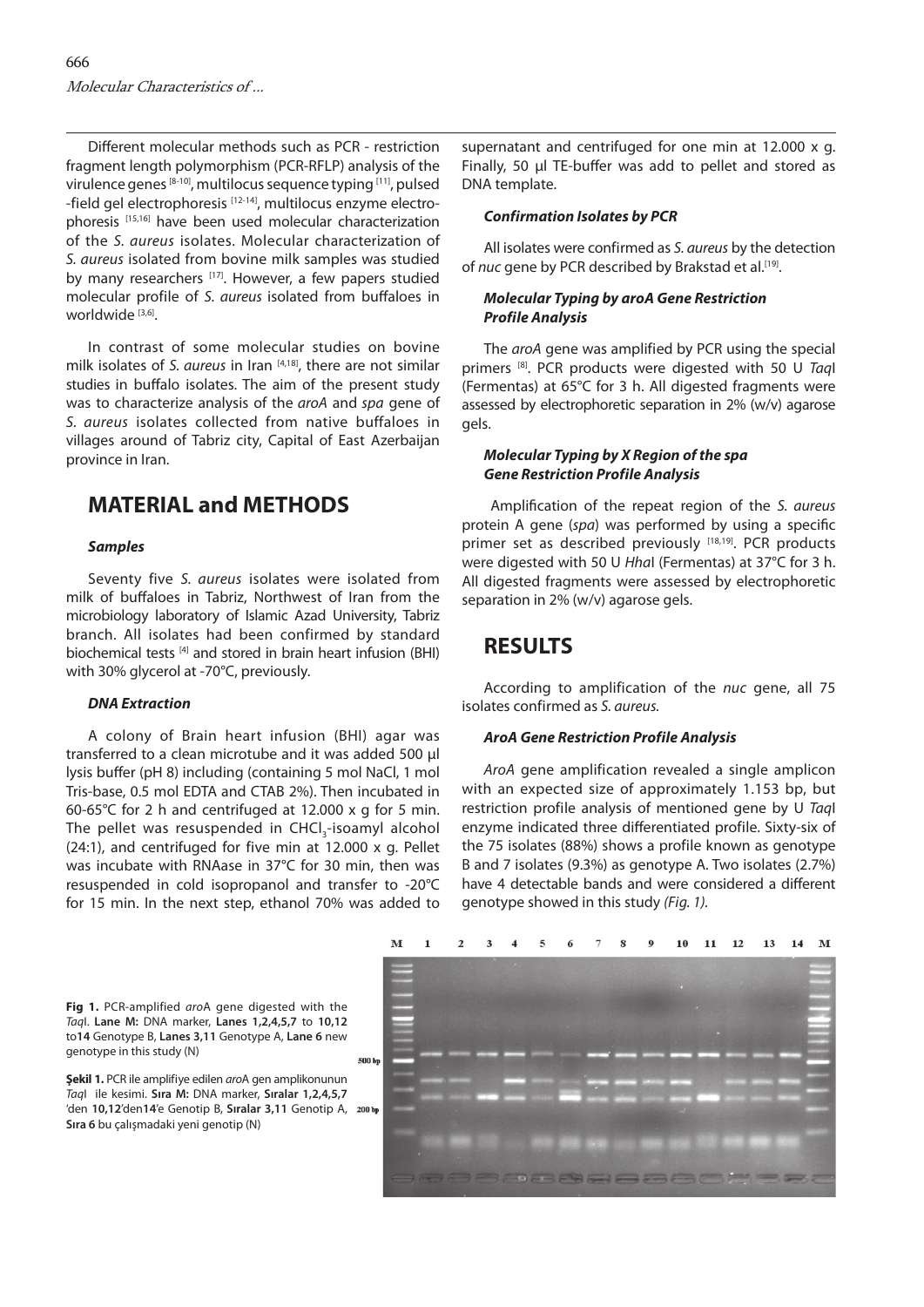

**Fig 2.** Agarose gel electrophoresis of PCR products obtained from amplification of the *spa* gene. **Lane M:**  DNA marker, **Lanes 1,2,3:** 1160, **Lanes 4,7:** 1130, **Lanes 5,6,8:** 1110 and **Lane 9:** 1190 bp

**Şekil 2.** *spa* geninin amplifikasyonu sonuzu elde edilen PCR ürünlerinin agaroz jel elektroforezi. **Sıra M:** DNA marker, **Sıralar 1,2,3:** 1160, **Sıralar 4,7:** 1130, **Sıralar 5,6,8:** 1110 ve **Sıra 9:** 1190 bp



**Fig 3.** PCR-amplified *spa* gene digested with the *Hha*I. **Lane M:** DNA marker, **Lane A:** pattern produces by 1190 bp band size, **Lane B:** pattern produces by 1130 bp band size, **Lane C:** pattern produces by 1160 bp band size and **Lane D:** pattern produces by 1110 bp band size

750 bp

**Şekil 3.** PCR ile amplifiye edilen *spa* gen amplikonunun *HhaI* ile kesimi. **Sıra M:** DNA marker, **Sıra A:** 1190 bp bant büyüklüğü üreten profil, **Sıra B:** 1130 bp bant büyüklüğü üreten profil, **Sıra C:** 1160 bp bant büyüklüğü üreten profil ve **Sıra D:** 1110 bp bant büyüklüğü üreten profil

#### *Analysis of x Region of the spa Gene*

All of the 75 *S. aureus* isolates were PCR positive for X region of spa gene. Amplification of the spa gene showed an amplicon of 1110; 1130; 1160; 1190 bp in 19, 15, 12 and 29 isolates, respectively *(Fig. 2).*

PCR-RFLP of X region of the spa gene demonstrated 4 profiles. Isolates with same PCR band size were same into the PCR-RFLP patterns and there was not variation into isolates belonged to same PCR amplicon *(Fig. 3).*

### **DISCUSSION**

This paper is the first report describing molecular characteristic of *S. aureus* isolated from buffalo's milk. Studies of the molecular epidemiology of *S. aureus* collected from cows have been already published in the literature worldwide  $[17]$  and in Iran  $[4,18]$ , but there is a few published studies of *S. aureus* isolated from buffalo [3,22].

Similar to *S. aureus* isolated from other source amplicon size of *aroA* gene is a 1,153-bp fragment and this confirmed *aroA* gene is specific for *S. aureus*, hence it could be used as a powerful tool for the identification of *S. aureus* isolates in buffaloes, too.

*AroA* gene restriction profile studies showed none of *S. aureus* isolated from cattle were genotype C or D in previous [4,8,23]. Our study confirms this again in buffaloes once. It may suggest that genotype C or D have link to isolates from human origins. Marcos et al.<sup>[8]</sup> reported these two genotype especially D (44%) from human isolates. In animal, instead of genotype C or D, there are different RFLP patterns with various bands named N reported up to 50% in *S. aureus* with bovine origin [4,23]. In this study, we reported 2.7% these ones in buffalo's isolates. High prevalence of genotype B in animal origin isolates in the some studies, included present study, showed this genotype may has been link to animal source [4,8]. In contrast, Marcos et al.[8] reported low prevalence of genotype B in human isolates.

Koreen, et al.[24] suggested a new typing method for *S. aureus* based on sequencing of X region of staphylococcal protein A *(spa)* gene instead of expensive, time-consuming methods such as pulsed-field gel electrophoresis (PFGE), multilocus enzyme electrophoresis (MLEE), multilocus sequence typing (MLST). The X region of *spa* gene is very highly polymorphism that reflex epidemiological variation